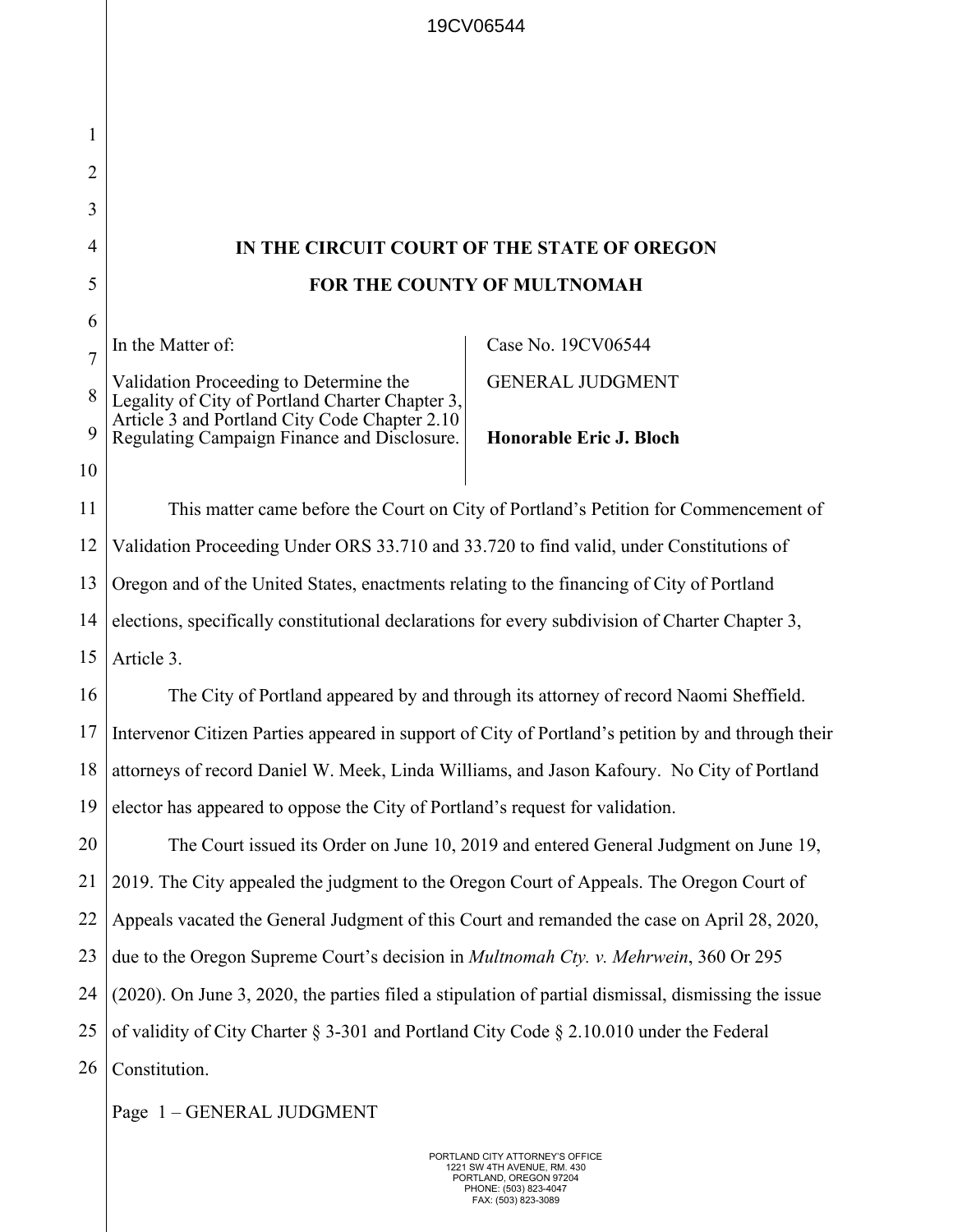| 1              | Consistent with the above-referenced orders, decisions, and stipulations,                            |  |  |  |  |
|----------------|------------------------------------------------------------------------------------------------------|--|--|--|--|
| $\overline{2}$ | NOW, THEREFORE, IT IS HEREBY AJUDGED, as follows:                                                    |  |  |  |  |
| 3              | 1)<br>The following sections of Portland City Charter and Portland City Code are                     |  |  |  |  |
| 4              | invalid: City Charter §§ 3-302(a), (c) and Portland City Code §§ 2.10.020(A), (C).                   |  |  |  |  |
| 5              | 2)<br>The following sections of Portland City Charter and Portland City Code are valid:              |  |  |  |  |
| 6              | City Charter §§ 3-301(c), 3-302(b), and 3-303 and Portland City Code §§ 2.10.010(C),                 |  |  |  |  |
| $\overline{7}$ | $2.10.020(B)$ , and $2.10.030$ .                                                                     |  |  |  |  |
| 8              | 3)<br>The following sections of Portland City Charter and Portland City Code are valid               |  |  |  |  |
| 9              | under Article I, Section 8 of the Oregon Constitution: City Charter $\S$ § 3-301(a)-(b) and Portland |  |  |  |  |
| 10             | City Code $\S 2.10.010(A)$ -(B).                                                                     |  |  |  |  |
| 11             | 4)<br>Each party shall bear their own costs and fees.                                                |  |  |  |  |
| 12             |                                                                                                      |  |  |  |  |
| 13             | Signed: 10/6/2020 12:31 PM                                                                           |  |  |  |  |
| 14             |                                                                                                      |  |  |  |  |
| 15             |                                                                                                      |  |  |  |  |
| 16             | Circuit Court Judge Eric J. Bloch                                                                    |  |  |  |  |
| 17             |                                                                                                      |  |  |  |  |
| 18             | Presented by:                                                                                        |  |  |  |  |
| 19             | /s/ Naomi Sheffield<br>Naomi Sheffield, OSB #170601                                                  |  |  |  |  |
| 20             | Deputy City Attorney                                                                                 |  |  |  |  |
| 21             | Office of the City Attorney<br>1221 SW 4th Avenue, Room 430<br>Portland, OR 97204                    |  |  |  |  |
| 22             | Email: naomi.sheffield@portlandoregon.gov                                                            |  |  |  |  |
| 23             | Of Attorneys for Petitioner City of Portland                                                         |  |  |  |  |
|                |                                                                                                      |  |  |  |  |
| 24             |                                                                                                      |  |  |  |  |
| 25             |                                                                                                      |  |  |  |  |
| 26             |                                                                                                      |  |  |  |  |
|                | Page 2 - GENERAL JUDGMENT                                                                            |  |  |  |  |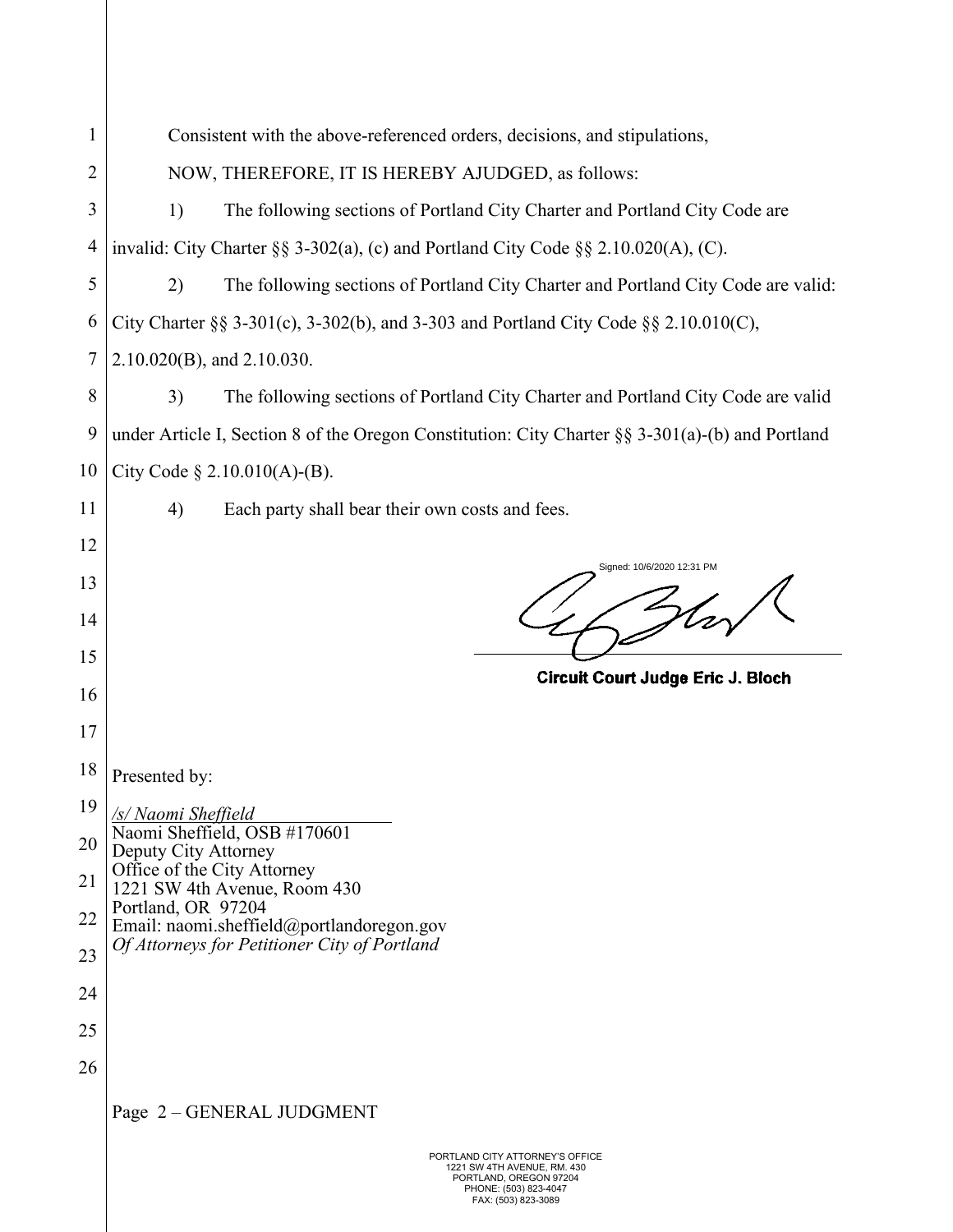| 1  | <b>CERTIFICATE OF COMPLIANCE WITH UTCR 5.100</b>                                                                                                                                                                                                |  |  |  |
|----|-------------------------------------------------------------------------------------------------------------------------------------------------------------------------------------------------------------------------------------------------|--|--|--|
| 2  | I hereby certify that I served the foregoing GENERAL JUDGMENT on:                                                                                                                                                                               |  |  |  |
| 3  | Daniel Meek                                                                                                                                                                                                                                     |  |  |  |
| 4  | 10949 SW 4 <sup>th</sup> Avenue<br>Portland, OR 97219                                                                                                                                                                                           |  |  |  |
| 5  | Email: dan@meek.net                                                                                                                                                                                                                             |  |  |  |
| 6  | Jason Kafoury<br>Kafoury & McDougal<br>411 SW 2nd Avenue, Suite 200<br>Portland, OR 97204                                                                                                                                                       |  |  |  |
| 7  |                                                                                                                                                                                                                                                 |  |  |  |
| 8  | Email: jkafoury@kafourymcdougal.com                                                                                                                                                                                                             |  |  |  |
| 9  | Linda K. Williams<br>10266 SW Lancaster Rd                                                                                                                                                                                                      |  |  |  |
| 10 | Portland, OR 97219<br>Email: attorney@lindawilliams.net                                                                                                                                                                                         |  |  |  |
| 11 | Of Attorneys for Intervenor Citizen Parties                                                                                                                                                                                                     |  |  |  |
| 12 | on August 24, 2020, by causing a full, true and correct copy thereof, addressed to the last-known                                                                                                                                               |  |  |  |
| 13 | address (or fax number) of said attorneys, to be sent by the following method $(s)$ :                                                                                                                                                           |  |  |  |
| 14 | by mail in a sealed envelope, with postage paid, and deposited with the U.S. Postal<br>Service in Portland, Oregon.                                                                                                                             |  |  |  |
| 15 | by hand delivery.                                                                                                                                                                                                                               |  |  |  |
| 16 | by facsimile transmission.                                                                                                                                                                                                                      |  |  |  |
| 17 | $\boxtimes$<br>by email.                                                                                                                                                                                                                        |  |  |  |
| 18 | This proposed order or judgment is ready for judicial signature because:                                                                                                                                                                        |  |  |  |
| 19 |                                                                                                                                                                                                                                                 |  |  |  |
| 20 | Each opposing party affected by this order or judgment has stipulated to the order or<br>1.1<br>judgment, as shown by each opposing party's signature on the document being submitted.                                                          |  |  |  |
| 21 | 2.<br>Each opposing party and intervenor affected by this order or judgment has approved the order<br>or judgment, as shown by signature on the document being submitted or by written                                                          |  |  |  |
| 22 | confirmation of approval sent to me or by an accompanying stipulation by opposing<br>counsel that no objection exists as to the judgment or order.                                                                                              |  |  |  |
| 23 | $3. \boxtimes$<br>I have served a copy of this order or judgment on all parties entitled to service and:                                                                                                                                        |  |  |  |
| 24 | No objection has been served on me.                                                                                                                                                                                                             |  |  |  |
| 25 | a.                                                                                                                                                                                                                                              |  |  |  |
| 26 | I received objections that I could not resolve with the opposing party despite reasonable<br>b.<br>efforts to do so. I have filed a copy of the objections I received and indicated which<br>Page 1 – CERTIFICATE OF COMPLIANCE WITH UTCR 5.100 |  |  |  |
|    | PORTLAND CITY ATTORNEY'S OFFICE<br>1221 SW 4TH AVENUE, RM. 430<br>PORTLAND, OREGON 97204<br>PHONE: (503) 823-4047<br>FAX: (503) 823-3089                                                                                                        |  |  |  |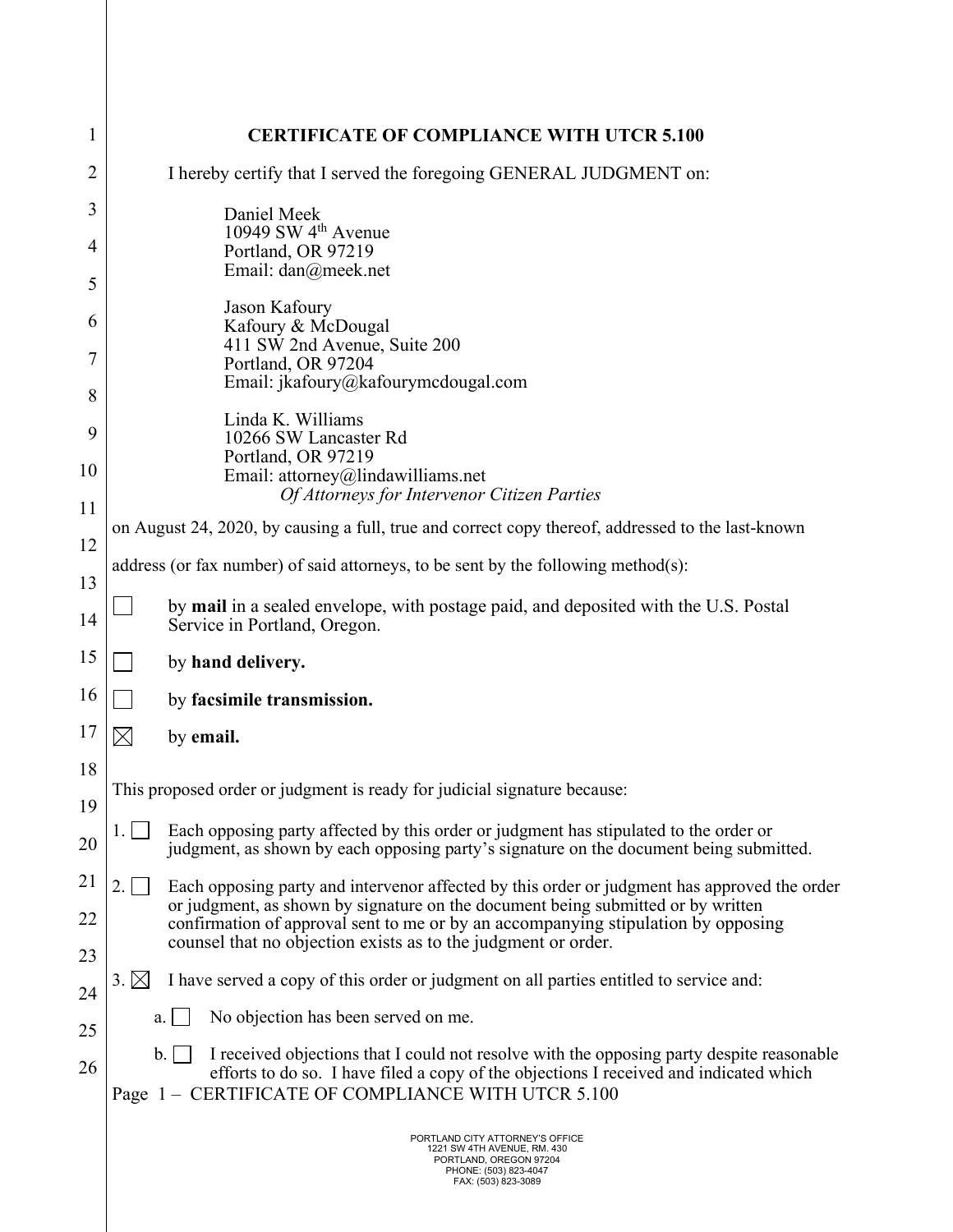| 1                   |                                                                                     | objections remain unresolved.                                                                                                                                                     |  |
|---------------------|-------------------------------------------------------------------------------------|-----------------------------------------------------------------------------------------------------------------------------------------------------------------------------------|--|
| $\overline{2}$      | c. $\boxtimes$                                                                      | After conferring about objections, opposing party has agreed to independently file any<br>remaining objections or proposed order.                                                 |  |
| $\mathfrak{Z}$      | The relief sought is against an opposing party who has been found in default.<br>4. |                                                                                                                                                                                   |  |
| $\overline{4}$      | 5.                                                                                  | An order of default is being requested with this proposed judgment.                                                                                                               |  |
| 5                   | 6.                                                                                  | Service is not required pursuant to UTCR 5.100(3), or by statute, rule, or otherwise.                                                                                             |  |
| 6<br>$\overline{7}$ | 7.1<br>$5.100(4)$ .                                                                 | This is a proposed judgment that includes an award of punitive damages and notice has been<br>served on the Director of the Crime Victims' Assistance Section as required by UTCR |  |
| 8                   | Dated: September 4, 2020.                                                           |                                                                                                                                                                                   |  |
| 9                   |                                                                                     |                                                                                                                                                                                   |  |
| 10                  |                                                                                     | Respectfully submitted,                                                                                                                                                           |  |
| 11                  |                                                                                     |                                                                                                                                                                                   |  |
| 12                  |                                                                                     | /s/ Naomi Sheffield                                                                                                                                                               |  |
| 13                  |                                                                                     | NAOMI SHEFFIELD, OSB #170601<br>Deputy City Attorney                                                                                                                              |  |
| 14                  |                                                                                     | Email: naomi.sheffield@portlandoregon.gov<br>Of Attorneys for Petitioner City of Portland                                                                                         |  |
| 15                  |                                                                                     |                                                                                                                                                                                   |  |
| 16                  |                                                                                     |                                                                                                                                                                                   |  |
| 17                  |                                                                                     |                                                                                                                                                                                   |  |
| 18                  |                                                                                     |                                                                                                                                                                                   |  |
| 19                  |                                                                                     |                                                                                                                                                                                   |  |
| 20                  |                                                                                     |                                                                                                                                                                                   |  |
| 21                  |                                                                                     |                                                                                                                                                                                   |  |
| 22                  |                                                                                     |                                                                                                                                                                                   |  |
| 23                  |                                                                                     |                                                                                                                                                                                   |  |
| 24                  |                                                                                     |                                                                                                                                                                                   |  |
| 25                  |                                                                                     |                                                                                                                                                                                   |  |
| 26                  |                                                                                     |                                                                                                                                                                                   |  |
|                     |                                                                                     | Page 2 - CERTIFICATE OF COMPLIANCE WITH UTCR 5.100                                                                                                                                |  |
|                     |                                                                                     | PORTLAND CITY ATTORNEY'S OFFICE<br>1221 SW 4TH AVENUE, RM. 430<br>PORTLAND, OREGON 97204<br>PHONE: (503) 823-4047<br>FAX: (503) 823-3089                                          |  |